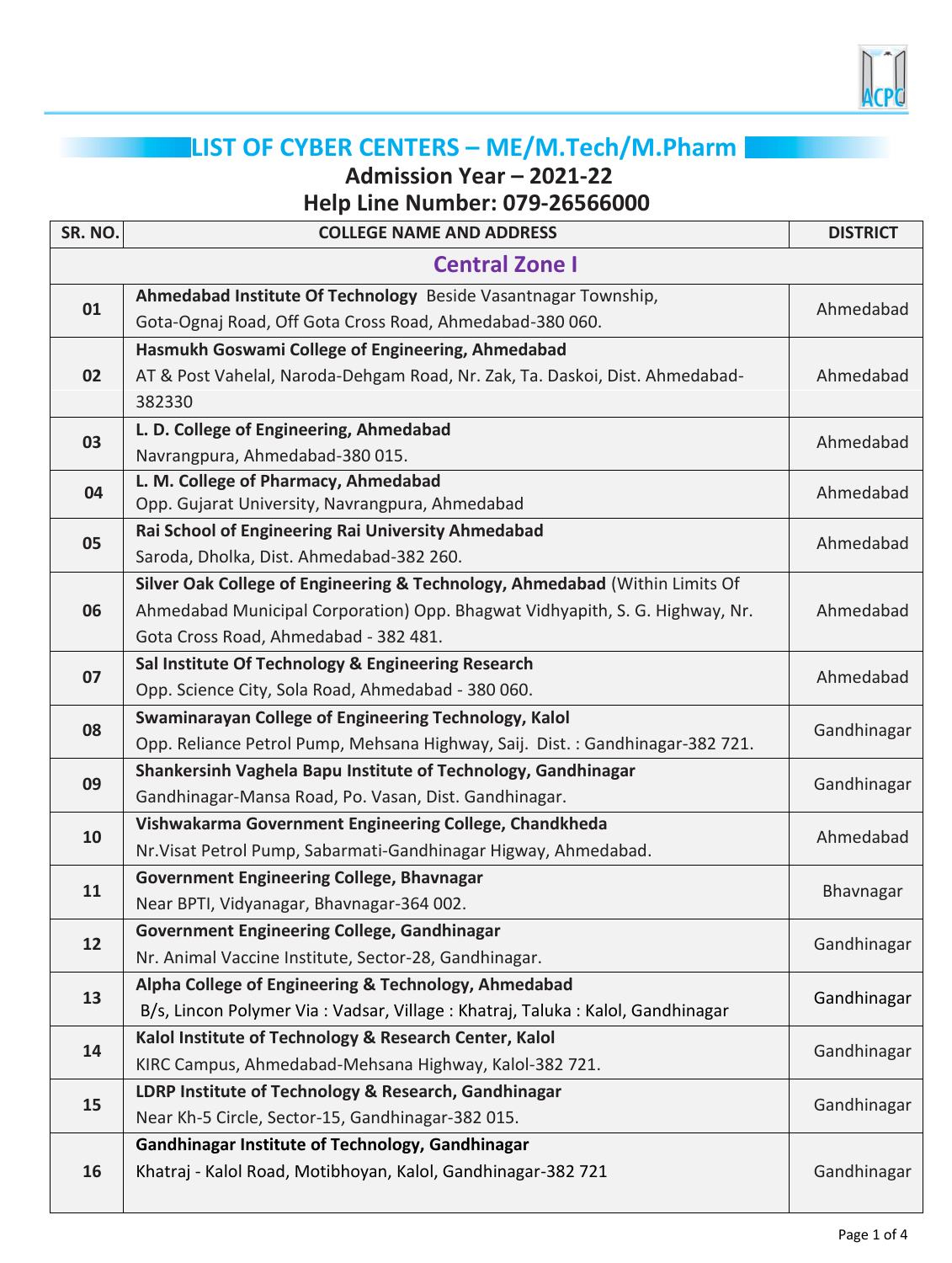| 17 | Swarrnim Institute of Technology, Gandhinagar                                    |             |  |  |
|----|----------------------------------------------------------------------------------|-------------|--|--|
|    | Adalaj Kalol Highway Road, Opp. Iffco, Village: Bhoyan Rathod,                   | Gandhinagar |  |  |
|    | TAL. & Dist. Gandhinagar-382 420                                                 |             |  |  |
| 18 | Department of Engineering and Physical Sciences, Institute of Advanced Research, | Gandhinagar |  |  |
|    | Koba Institutional Area, Gandhinagar-382426                                      |             |  |  |
|    | <b>Central Zone II</b>                                                           |             |  |  |
| 19 | <b>Anand Pharmacy College, Anand</b>                                             | Anand       |  |  |
|    | Opp.Town Hall, Anand-388 001.                                                    |             |  |  |
| 20 | <b>BVM Engineering College, Vallabh Vidyanagar</b>                               | Anand       |  |  |
|    | Opp. Shastri ground, CVM Campus, Vallabh Vidyanagar-388 120, Dist. : Anand.      |             |  |  |
| 21 | Dr. Jivraj Mehta Institute of Technology                                         | Anand       |  |  |
|    | DJMIT College Campus, NH 8, Village: Mogar, Anand - 388 340                      |             |  |  |
| 22 | Ipcowala Institute of Engineering & Technology, Dharmaj                          | Anand       |  |  |
|    | Amrapali Township, Petlad-Khambhat Road, Dharmaj Ta.: Petlad, Dist. Anand.       |             |  |  |
| 23 | Sardar Vallabhbhai Patel Institute Of Technology (SVIT)                          | Anand       |  |  |
|    | Behind S.T.Depot, Vasad-388 306                                                  |             |  |  |
|    | <b>SARDAR PATEL COLLEGE OF ENGINEERING</b>                                       |             |  |  |
| 24 | Sardar Patel Education Campus, Vidhyanagar-Vadtal Road, Bakrol,                  | Anand       |  |  |
|    | Anand-388 315                                                                    |             |  |  |
| 25 | <b>Government Engineering College, Dahod</b>                                     | Dahod       |  |  |
|    | Jhalod Road, Dahod-389 151.                                                      |             |  |  |
| 26 | <b>Government Engineering College, Godhra</b>                                    | Panchmahal  |  |  |
|    | Village Nasirpur, P.O. Govindi, Godhra-Lunavada Road, Godhra-389 001.            |             |  |  |
| 27 | <b>Babaria Institute of Technology, Vadodara</b>                                 | Vadodara    |  |  |
|    | BITS edu Campus, Vadodara - Mumbai NH#8, Varnama-391 240, Vadodara               |             |  |  |
| 28 | Faculty of Technology & Engineering, MSU, Baroda                                 | Vadodara    |  |  |
|    | Kalabhavan, Rajmahel Road, Vadodara-390 001.                                     |             |  |  |
| 29 | <b>Parul Institute Of Engingeering And Technology</b>                            | Vadodara    |  |  |
|    | Po. Limda, Ta. Waghodia, Dist. Vadodara-391760                                   |             |  |  |
| 30 | Sigma Institute of Engineering, Bakrol                                           | Vadodara    |  |  |
|    | At Bakrol, Ajwa-Nimeta Road, Ta. Waghodia, Dist Vadodara-390 019                 |             |  |  |
|    | <b>North Zone</b>                                                                |             |  |  |
| 31 | <b>Government Engineering College, Modasa</b>                                    | Aravalli    |  |  |
|    | Shamalaji Road, Modasa-383 315, Dist: Aravalli                                   |             |  |  |
| 32 | <b>Government Engineering College, Palanpur</b>                                  | Banaskantha |  |  |
|    | Ahmedabad - Palanpur Highway, At.: Jagana, Taluka: Palanpur                      |             |  |  |
| 33 | Merchant Engineering College, Basna, Visnagar                                    |             |  |  |
|    | Merchant Education Campus, Mehsana-Visnagar Highway, At. & Po.: Basna,           | Mehsana     |  |  |
|    | Ta.: Visnagar, Dist.: Mehsana-384 315.                                           |             |  |  |
|    |                                                                                  |             |  |  |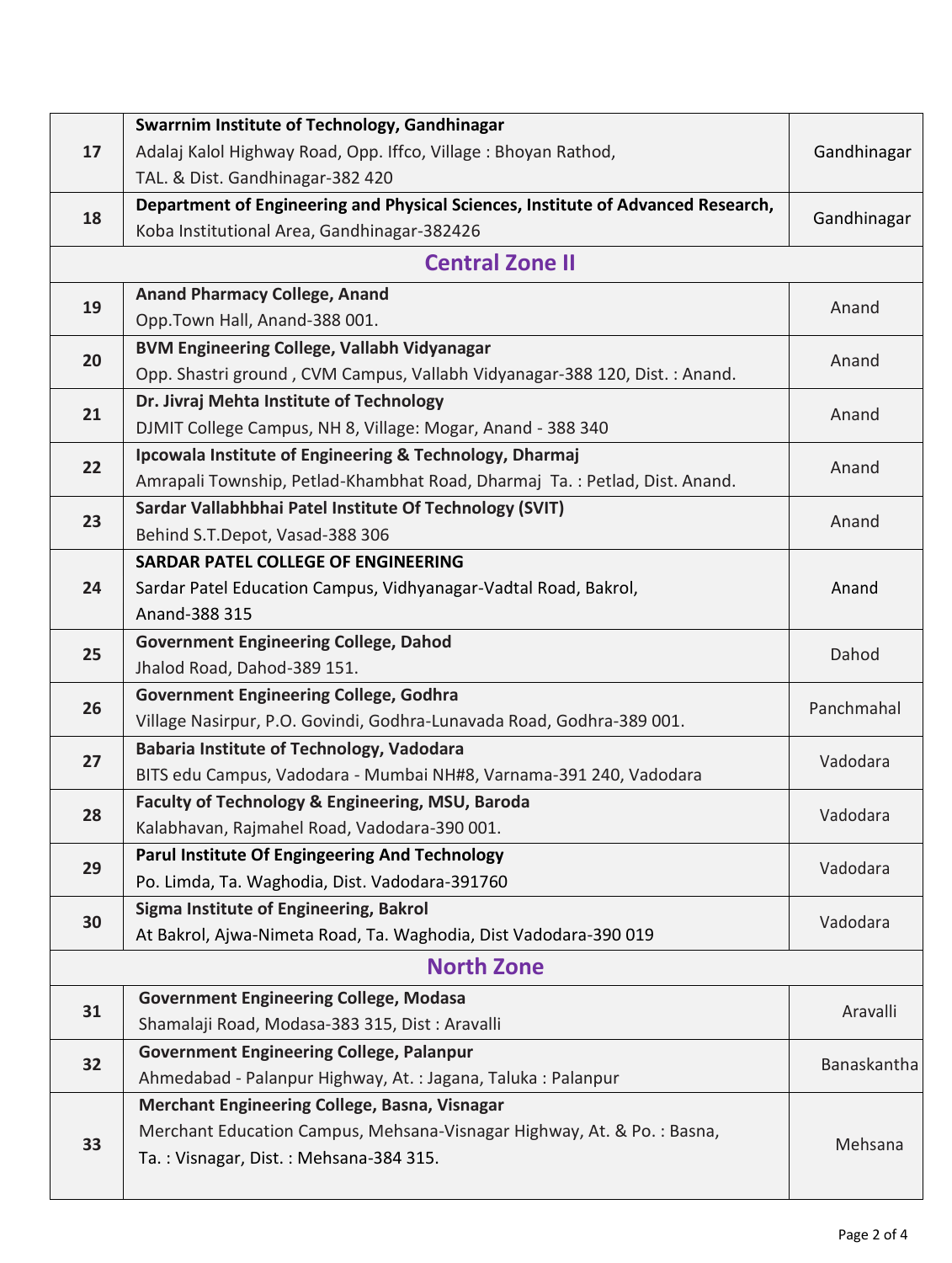| 34                | Sankalchand Patel College of Engineering, Visnagar                                          |                |  |  |
|-------------------|---------------------------------------------------------------------------------------------|----------------|--|--|
|                   | Sankalchand Patel Sahakar Vidyadham, Gandhinagar - Ambaji State Highway                     | Mehsana        |  |  |
|                   | Link Road, Visnagar-384 315.                                                                |                |  |  |
| 35                | <b>Tatva Institute of Technological Studies, Modasa</b>                                     | Aravalli       |  |  |
|                   | Shamalaji Road, Modasa-383 315, Dist: Aravalli                                              |                |  |  |
|                   | U. V. Patel College of Engineering, Mehsana                                                 |                |  |  |
| 36                | Ganpat University, Mahesana - Gozaria Highway, Ganpat Vidyanagar,                           | Mehsana        |  |  |
|                   | Dist-Mehsana-384 012                                                                        |                |  |  |
| 37                | Laljibhai Chaturbhai Institute Of Technology - LCIT                                         | Mehsana        |  |  |
|                   | Mehsana-Unjha Highway, At & Post: Bhandu, Ta-Visnagar, Dist-Mehsana-384 120                 |                |  |  |
| 38                | <b>Government Engineering College, Patan</b>                                                |                |  |  |
|                   | At & Post: Katpur, Taluka: Patan-384 265.                                                   | Patan          |  |  |
|                   | Hansaba College of Engineering & Technology, Sidhpur                                        | Sidhpur        |  |  |
| 39                | Nr. Sujanpur Patia, Opp. IOC Depot, State Highway No. 41, Sidhpur-384 151.                  |                |  |  |
|                   | APMC College of Pharmaceutical Education & Research, Himmatnagar                            | Sabarkantha    |  |  |
| 40                | College Campus, Motipura, Himmatnagar-383 001                                               |                |  |  |
|                   | <b>Grow More Faculty of Engineering, Himmatnagar</b>                                        |                |  |  |
| 41                | Grow More Group of Institutions, Ahmedabad-Udaipur Highway,                                 | Sabarkantha    |  |  |
|                   | Himmatnagar, Dist. Sabarkantha-383 001.                                                     |                |  |  |
| <b>South Zone</b> |                                                                                             |                |  |  |
|                   | <b>Government Engineering College, Bharuch</b>                                              | <b>Bharuch</b> |  |  |
| 42                | Old N.H. 8, Bholav, Bharuch.                                                                |                |  |  |
|                   | <b>Shroff S. R. Rotary Institute of Chemical Technology</b>                                 | <b>Bharuch</b> |  |  |
| 43                | Block No. 402, Ankleshwar-Valia Road, Nr. Ganesh Sugar, At & Po. Vataria, Ta.: Valia, Dist. |                |  |  |
|                   | <b>Bharuch</b>                                                                              |                |  |  |
|                   | Mahatma Gandhi Institute of Technical Education and Research Center, Navsari                | Navsari        |  |  |
| 44                | NPPE Campus, Bhanunagar, Eru-Aat Road, Post-Bhutsad, Ta-Jalalpore,                          |                |  |  |
|                   | Dist. Navsari-396 450.                                                                      |                |  |  |
| 45                | Chhotubhai Gopalbhai Patel Institute of Technology, Tarsadi, Bardoli                        |                |  |  |
|                   | Maliba Campus, Gopal Vidyanagar, Bardoli-Mahuva Road, Bardoli, Dist.: Surat                 | Surat          |  |  |
| 46                | Dr. S. & S. S. Ghandhy Government Engineering College, Surat                                | Surat          |  |  |
|                   | Ring Road, Majura Gate, Surat-395 001.                                                      |                |  |  |
| 47                | Sarvajanik College of Engineering & Technology, Surat                                       | Surat          |  |  |
|                   | Dr. R. K. Desai Marg, Opp. Mission Hospital, Athwalines, Surat-395 001.                     |                |  |  |
| 48                | <b>Shree Dhanvantary Pharmacy College, Kim</b>                                              | Surat          |  |  |
|                   | Nr. Railway Station, Kudsad Road, Kim (E), Tal.-Olpad, Dist.: Surat.                        |                |  |  |
| 49                | Sitarambhai Naranji Patel Institute of Technology & Research Center, Umrakh                 | Surat          |  |  |
|                   | Vidyabharti Campus, At. & Po. Umrakh, Ta. Bardoli, Dist.: Surat-394 345.                    |                |  |  |
| 50                | <b>Government Engineering College, Valsad</b>                                               | Valsad         |  |  |
|                   | Between B.K.M. science college and Govt. Polytechnic, Tithal Road, Valsad-396 001.          |                |  |  |